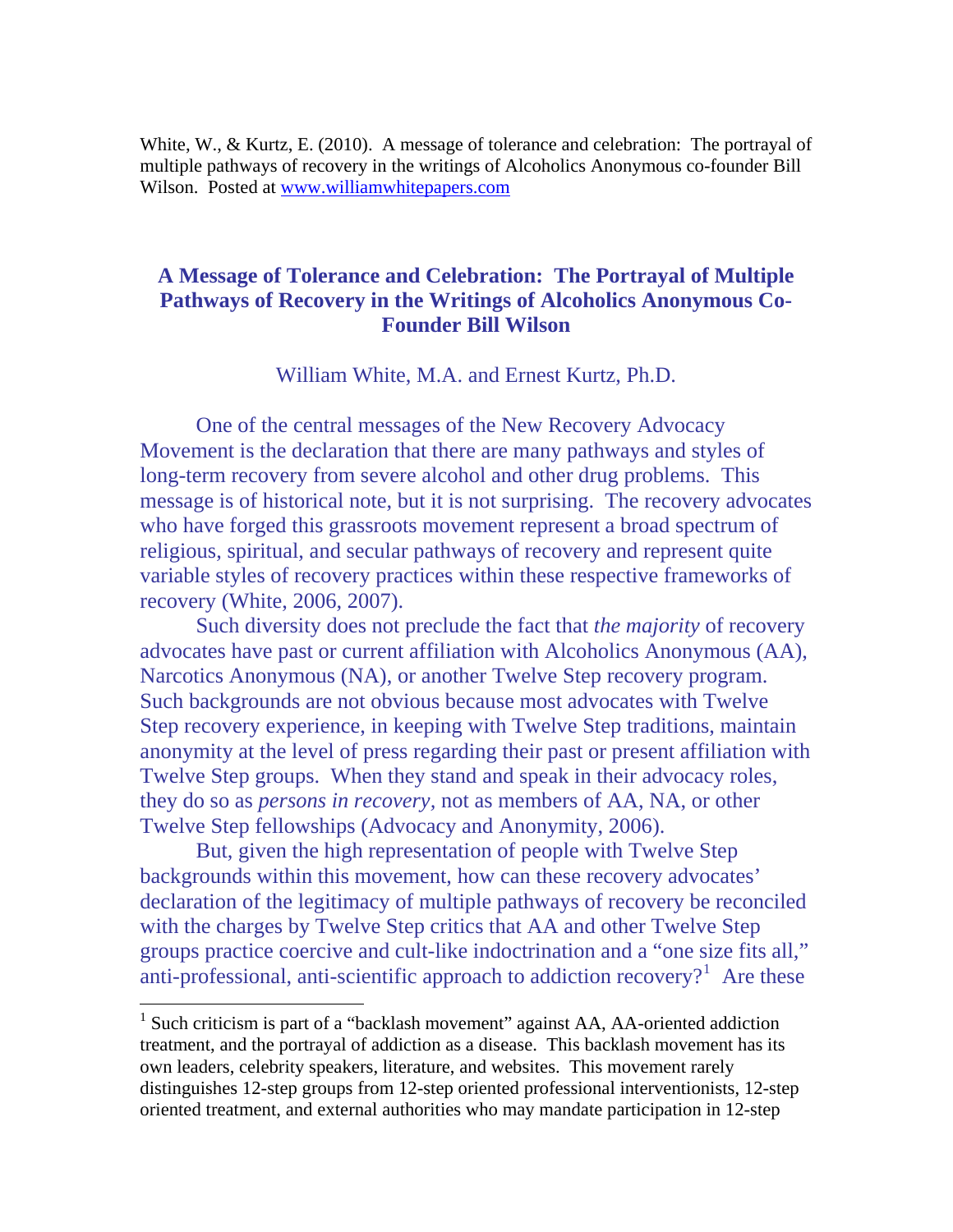recovery advocates heretics within their Twelve Step societies for their support of the legitimacy of multiple recovery pathways? Or have the philosophies of Twelve Step programs toward alternative frameworks of recovery been misrepresented by their critics? This brief essay will explore these questions using the writings of AA co-founder Bill Wilson as a guide to how AA views itself and alternative frameworks of addiction recovery.

 Defining what AA does and does not believe or does and does not practice is difficult in light of the variability across Twelve Step programs, the lack of central leadership within such programs, and the varieties of local practices that can be found under the Twelve Step umbrella. We have been struck by the number of people we have encountered who have talked with a few AA members or attended an open AA meeting where they talked to a few willing informants and left such experiences feeling as if they understood AA. As long-time researchers of AA, it is our experience that the person most willing to speak first on behalf of AA is, by definition, the least qualified to do so. Wilson addressed this question of the voice of AA by first depicting two archetypal AA roles—the "bleeding deacon" and the "AA show-off"—who are most likely to assert themselves as the embodiment and voice of AA (Alcoholics Anonymous, 1957, p. 122, 133). Wilson went on to suggest that most AA members matured out of this role to become the "elder statesmen" whose humility, wisdom, patience, and example qualified them as the "true voice of Alcoholics Anonymous" (Alcoholics Anonymous, 1957, p. 122). The best access we have to this voice is in AA's core literature through which Wilson attempted to express the collective experience of those who shared this "kinship of common suffering" and who had reaped the promises of recovery (Alcoholics Anonymous, 1957, p. 59). The clearest definition of Twelve Step philosophy can be found in AA's basic texts and the other writings of AA co-founder Bill Wilson, particularly his articles in the *AA Grapevine*.

 Focusing on AA (as opposed to other Twelve Step groups) and the writings of Bill Wilson to answer the questions we have posed is warranted for several reasons:

AA is the first and longest surviving Twelve Step program.

 $\overline{a}$ 

groups (e.g., professional licensing boards, judges, probation/parole officers, child welfare agencies.) For representative literature of this movement, see Bufe, 1991; Fransway, 2000; Peele, 1989; Peele, Bufe, & Brodsky, 2000; Ragge, 1998; for representative websites, see [http://www.orange-papers.org/;](http://www.orange-papers.org/) [http://www.aadeprogramming.org/index\\_frames.html\)](http://www.aadeprogramming.org/index_frames.html).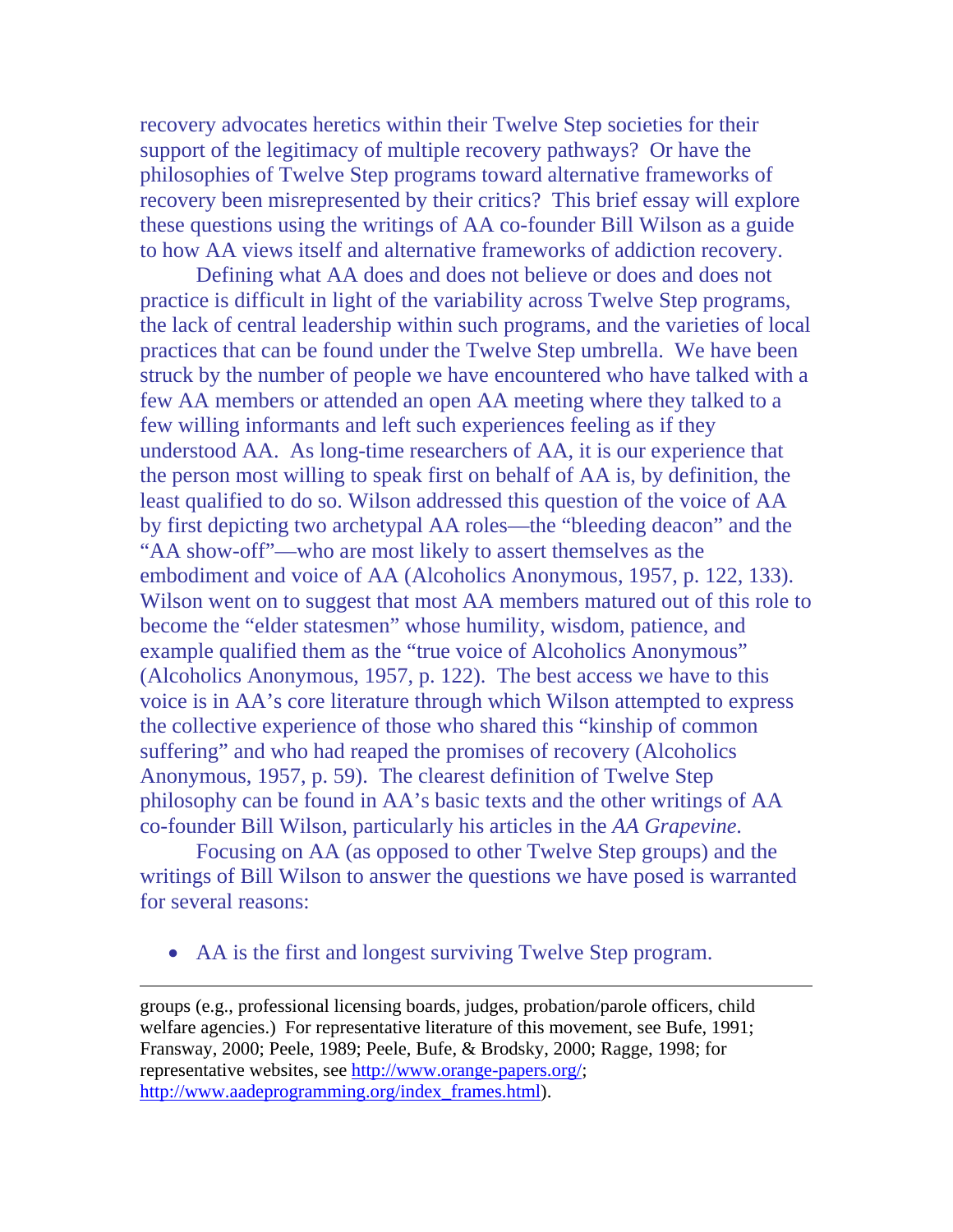- AA is the largest (in total membership—1.9 million members—and number of registered groups—more than 114,000) and most geographically dispersed (more than 180 countries) Twelve Step program.
- AA's Steps and Traditions constitute the program from which all other Twelve Step programs have been adapted.
- Bill Wilson is the primary author of A.A.'s basic texts and was the primary interpreter of AA history, philosophy, and practices during AA's seminal years of development.
- The AA literature authored by Bill Wilson, perhaps more than the literature of any other recovery support group, exerted a significant and continuing influence on the practice of addiction treatment, particularly in the United States.

 Bill Wilson, the intellectual engineer of AA and by derivation, other Twelve Step recovery programs, died in 1971. He did not live to witness and offer commentary on the more than 60 adjunctive and alternative addiction recovery mutual aid societies that have risen since his passing (see White, 2010 for a chronology of such groups). He did not live to share his thoughts on the rapidly growing varieties of spiritual, religious, and secular approaches to addiction recovery within and outside of AA. However, his early writings provide important clues to his appreciation and even celebration of such diverse recovery experiences. It is hoped that this essay will bring Wilson's own words to a new audience of readers who are not aware of his reflections on what continue to be contentious issues within and outside of AA. Wilson's words are offered here with a minimum of accompanying commentary. They speak for themselves on several pervasive themes: respect for the varieties of recovery experience within AA, respect for the varieties of recovery that can be achieved outside the fellowship of AA, an unending search for ways to widen the doorways of entry into recovery and respect for AA's critics.

#### **Varieties of AA Experience**

 AA's Core Values: If one reads through AA's basic texts (*Alcoholics Anonymous*, *Twelve Steps and Twelve Traditions,* and *Alcoholics Anonymous Comes of Age*) and the other voluminous writings of AA cofounder Bill Wilson, even the casual reader will note several core values that permeate these works. These core values guide AA's internal and external relationships as well as AA's view of alternative approaches to alcoholism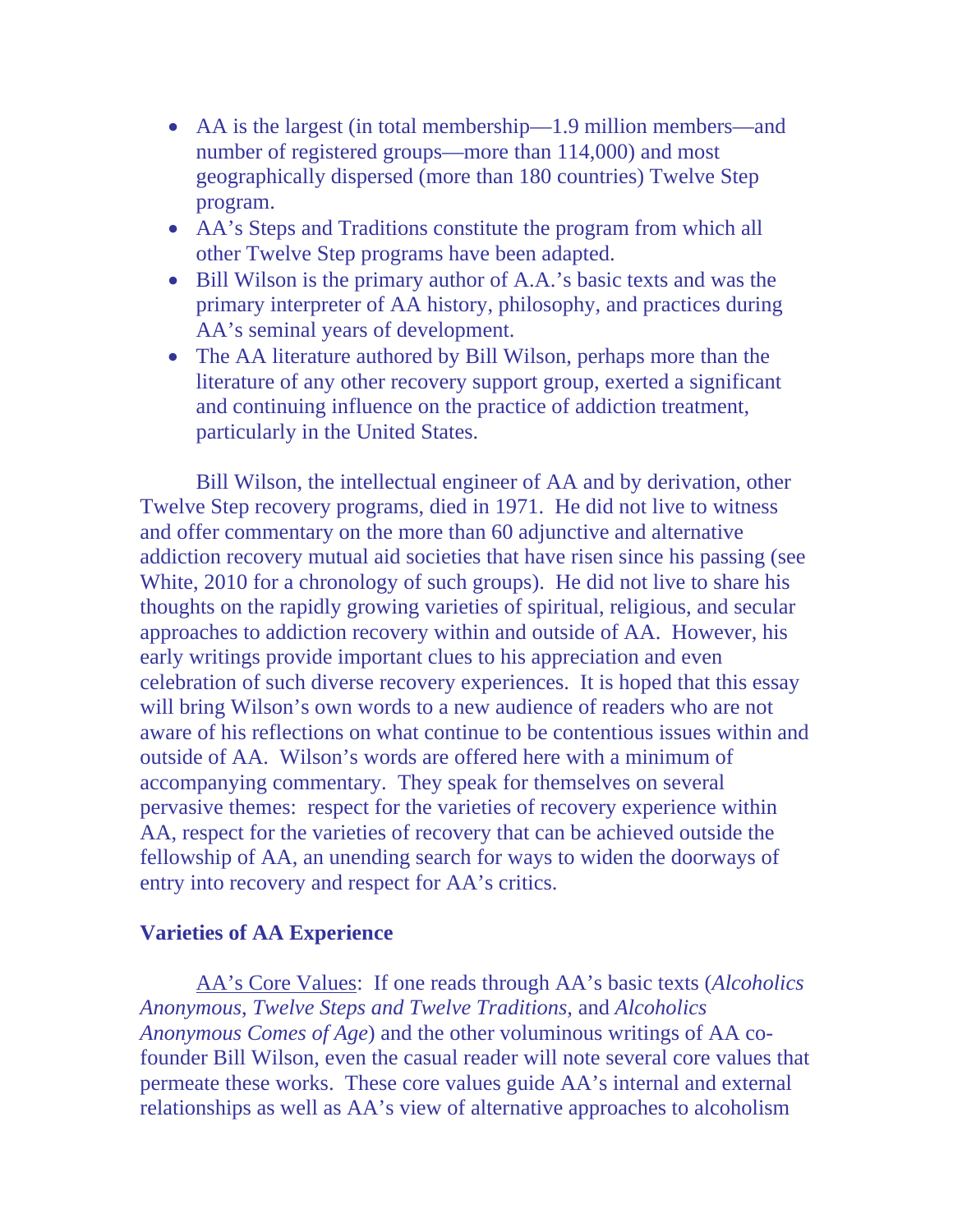recovery. The most frequently referenced of these values in AA literature are honesty, modesty, humility, humor, tolerance, patience, unselfishness, kindliness, love, and service.

 The values of tolerance and modesty form a particularly important foundation to the writings cited in this paper.

*Most of us sense that real tolerance of other people's shortcomings and viewpoints and a respect for their opinions are attitudes which make us more useful to others.* (*Alcoholics Anonymous*, 1939, p. 30)

*Personal glorification, overweening pride, consuming ambition, exhibitionism, intolerant smugness, money or power madness, refusal to admit mistakes and learn from them, self-satisfaction, lazy complacency—these and many more are the garden variety ills which so often beset movements as well as individuals…. Let us never say, "It can't happen here."* (Wilson, 1945/1988a, p. 4)

 AA's own modesty is evident in Bill Wilson's repeated declarations that the core philosophy of AA is not new.

*At the very outset we should like it made ever so clear that AA is a synthetic concept—a synthetic gadget, as it were, drawing upon the resources of medicine, psychiatry, religion and our own experience of drinking and recovery. You will search in vain for a single new fundamental.* (Wilson, 1944, p 1805)

*Does Alcoholics Anonymous contain any new principle? Strictly speaking it does not. AA merely relates the alcoholic to time tested truths in a brand new way.* (Wilson, 1950)

Such modesty is also evident in Wilson's repeated denials that AA is the only way to solve alcohol problems.

*AA has no monopoly on reviving alcoholics.* (Wilson, 1944/1988, p.98)

*The average member of Alcoholics Anonymous does not suppose we have a cure- all.* (Wilson, 1945b, p. 239)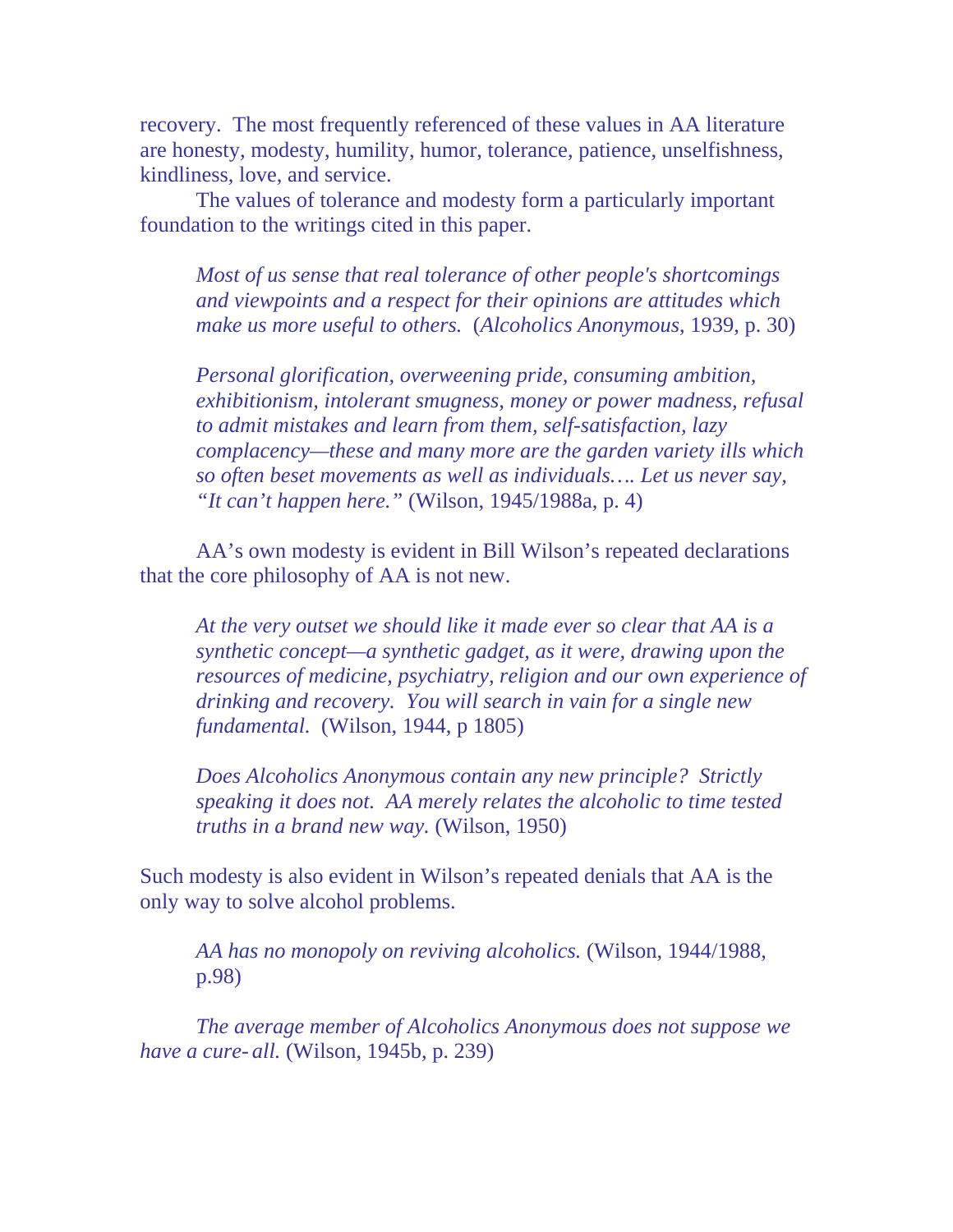*In all probability, we shall never be able to touch more than a fair fraction of the alcohol problem in all its ramifications. Upon therapy for the alcoholic himself, we surely have no monopoly.* (*Alcoholics Anonymous*, 1955, p. ix)

*In no circumstances should members feel that Alcoholics Anonymous is the know- all and do-all of alcoholism.* (Wilson, 1965/1988, p. 332)

 *Then, too, it would be a product of false pride to believe that Alcoholics Anonymous is a cure-all, even for alcoholism.* (Wilson, 1963/1988, p. 346)

 *When you consider the ramifications of this disease, we have just scratched the surface. I think we should humbly remember this.* (Wilson, 1969, p. 9)

AA's elevation of humility as an aspirational value is perhaps best exemplified through it's rejection of absolutes—a position that led to its early split from the Oxford Group—and through what in AA folklore became reified as *Rule No. 62*: "Don't take yourself too damned seriously" (Kurtz, 1979; Alcoholics Anonymous, 1957, p. 104).

On Dogma and Coercion:Bill Wilson feared that dogma—seeing AA as the only way to recover or reducing AA to a concretized set of beliefs or rules—could injure AA as such dogma had injured AA's predecessors.

*It is an historical fact that practically all groupings of men and women tend to become more dogmatic; their beliefs and practices harden and sometimes freeze. This is a natural and almost inevitable process…. But dogma also has its liabilities. Simply because we have convictions that work well for us, it becomes very easy to assume that we have all the truth….This isn't good dogma; it's very bad dogma. It could be especially destructive for us of AA to indulge in this sort of thing*. (Wilson, 1965/1988, p. 333)

The degree of Wilson's fear about the harmful effects of imposing a set of beliefs on new AA members is indicated by the number of times he returned to this subject. The excerpts below, spanning nearly 20 years, are representative of his expressed concerns.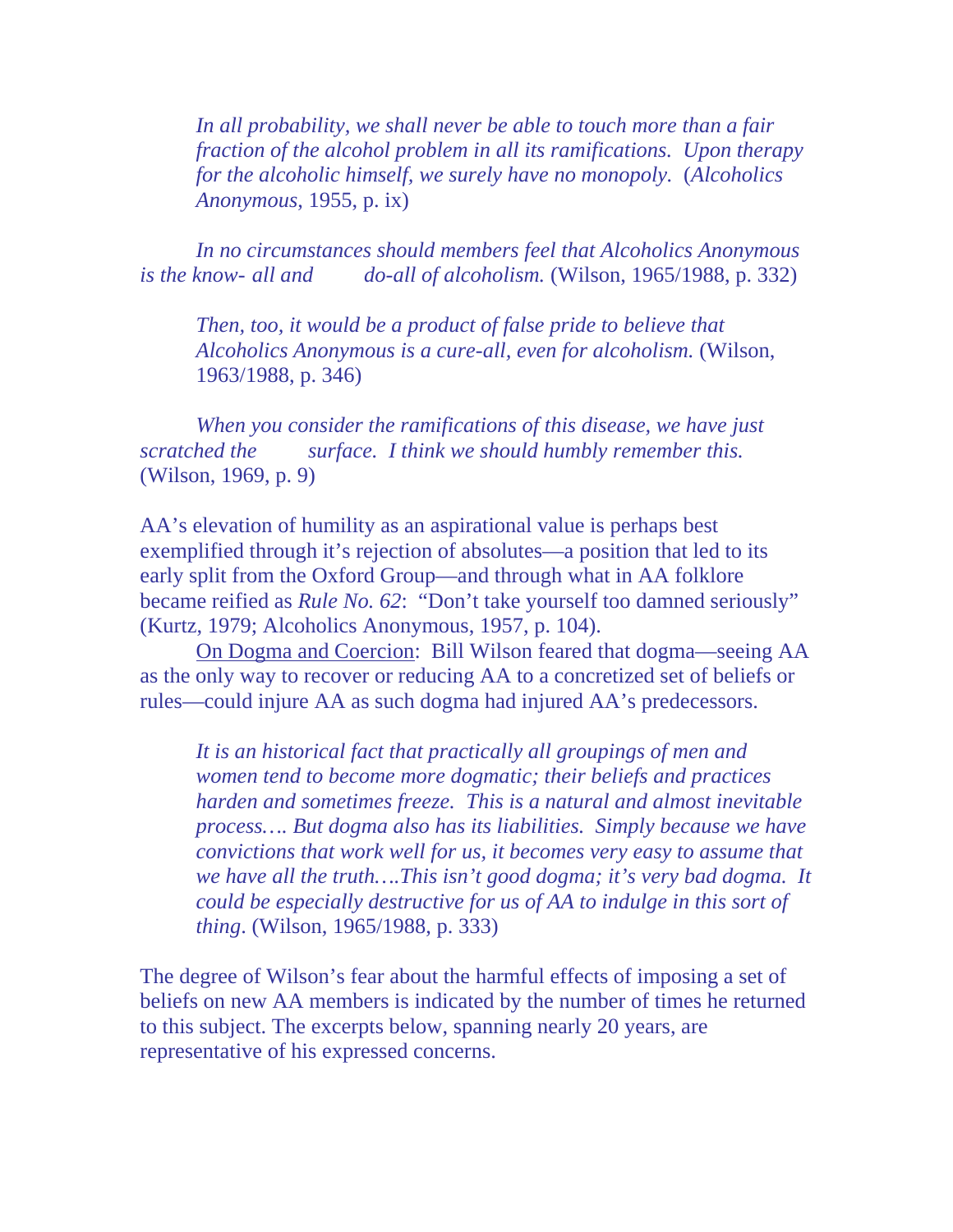*Most strongly we point out that adherence to these principles* [the Steps] *is not a condition of AA membership. Any alcoholic who admits he has a problem is an AA member regardless of how much he disagrees with the program. Based upon our experience, the whole program is a suggestion only.* (Wilson, 1944, p. 1807)

*It is a tradition among us that the individual has the unlimited right to his own opinion on any subject under the sun. He is compelled to agree with no one; if he likes, he can disagree with everyone.* (Wilson, 1944/1988, p. 98)

*…the Twelve Steps of our AA program are not crammed down anybody's throat. They are not sustained by any human authority. Yet we powerfully unite around them because the truth they contain has saved our lives, has opened the door to a new world.* (Wilson, 1945/1988b, p. 8)

*This clearly implies that an alcoholic is a member if he says so; that we can't deny him membership; that we can't demand from him a cent; that we can't force our beliefs and practices upon him; that he may flout everything we stand for and still be a member. In fact, our Tradition carries the principle of independence for the individual to such an apparently fantastic length that, so long as there is the slightest interest in sobriety, the most unmoral, the most antisocial, the most critical alcoholic may gather about him a few kindred spirits and announce to us that a new Alcoholics Anonymous Group has been formed. Anti-God, anti-medicine, anti-our recovery program, even anti-each other—these rampant individuals are still an AA group if they think so.* (Wilson, 1946/1988a, p. 33)

*Perhaps there is no society on earth more solicitous of personal welfare, more careful to grant the individual the greatest possible liberty of belief and action. Alcoholics Anonymous has no "musts"….compliance or noncompliance with any AA principle is a matter of conscience of the individual….* (Wilson, 1947/1988b, p. 76)

*We realize that he is altogether too weak and confused to jump hurdles. If we raise obstacles, he might stay away and perish. He might be denied his priceless opportunity.* (Wilson, 1948/1988, p. 79)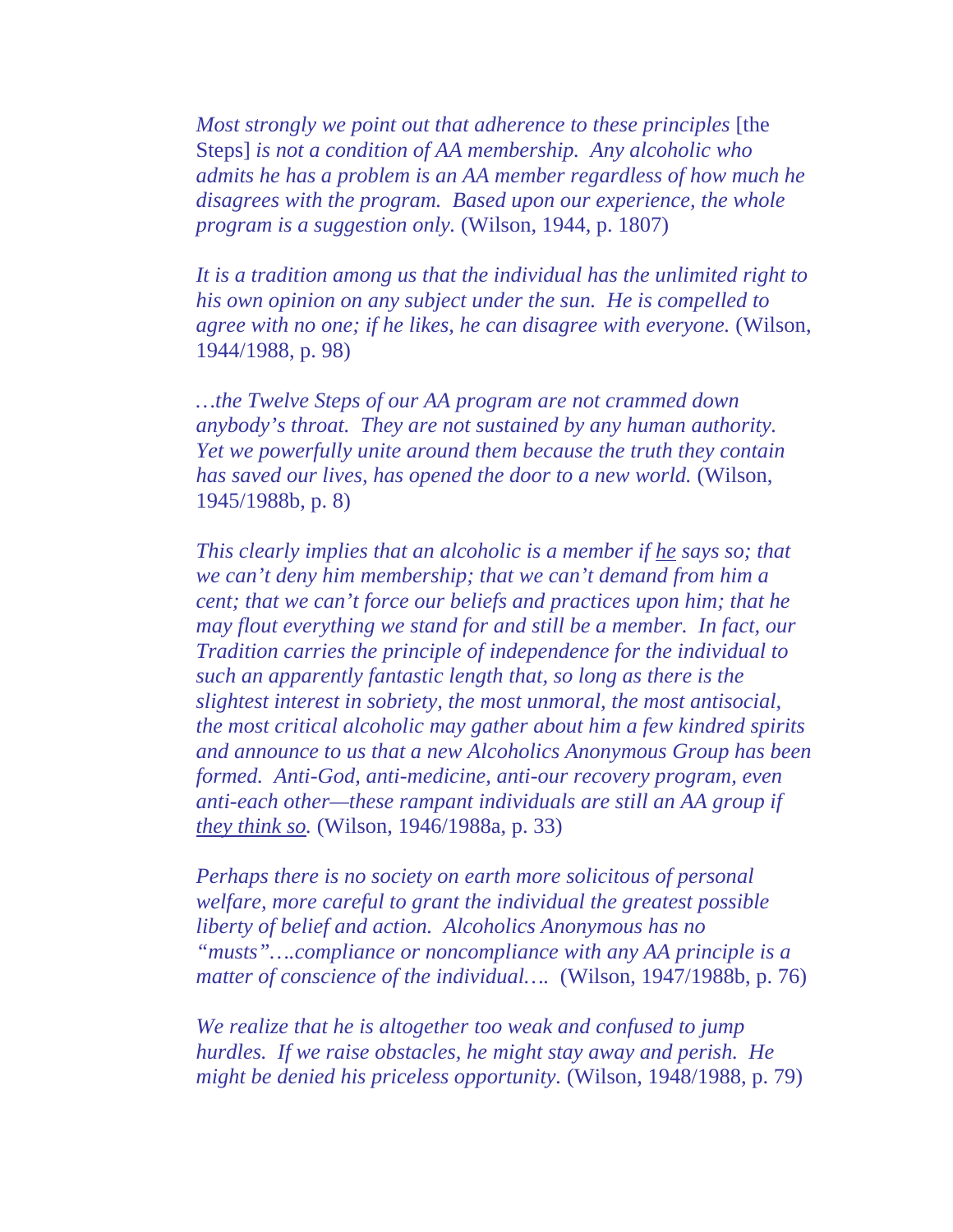*Alcoholics Anonymous does not demand that you believe in anything. All of its Twelve Steps are but suggestions.* (Alcoholics Anonymous, 1952, p. 26)

*Neither does AA exert the slightest religious authority over its members. No one is compelled to meet membership conditions. No one is obliged to pay anything. Therefore we have no system for authority, spiritual or temporal….* (Wilson, 1960)

*So this is the substance of the AA party line as I happen to see it. But please be assured you don't necessarily have to see it the same way. Plenty of people differ with me, and yet remain sober…. AA's orthodoxy, if it can be called that, is merely what the majority experience suggests. You can still take your pick!* (Wilson, 1962/1988b, p. 274)

 Varieties of AA Experience:Wilson often remarked that, beyond the "suggestions" set forth in AA's Twelve Steps, there is no ONE true brand of AA. Wilson chastised those AA members who conveyed the message, "Folks, *listen to us*. *We* have the only true brand of AA—and you'd better get it!" (Wilson, 1961/1988b, p. 252). He illustrated the futility such an attitude in the following 1946 reflection on AA's early history.

*Two or three years ago the Central Office* [of AA] *asked the groups to list their membership rules and send them in. After they arrived we set them all down. They took a great many sheets of paper. A little reflection upon those rules brought us to an astonishing conclusion. If all these edicts had been in force everywhere at once, it would have been practically impossible for any alcoholic to have ever joined Alcoholics Anonymous. About nine-tenths of our oldest and best members could never have gotten by!* (Wilson, 1946/1988, p. 37)

That understanding was subsequently codified in AA's Third Tradition, "The only requirement for A.A. membership is a desire to stop drinking", which stated unequivocally that "any alcoholic is a member of our Society when he says so" (Alcoholics Anonymous, 1952/1981, p. 139, 145)

 Wilson further illustrated his respect for the varieties of recovery experience within AA by contrasting styles of change within AA—from his own experience of sudden transformational change to the more typical incremental change experienced by most AA members.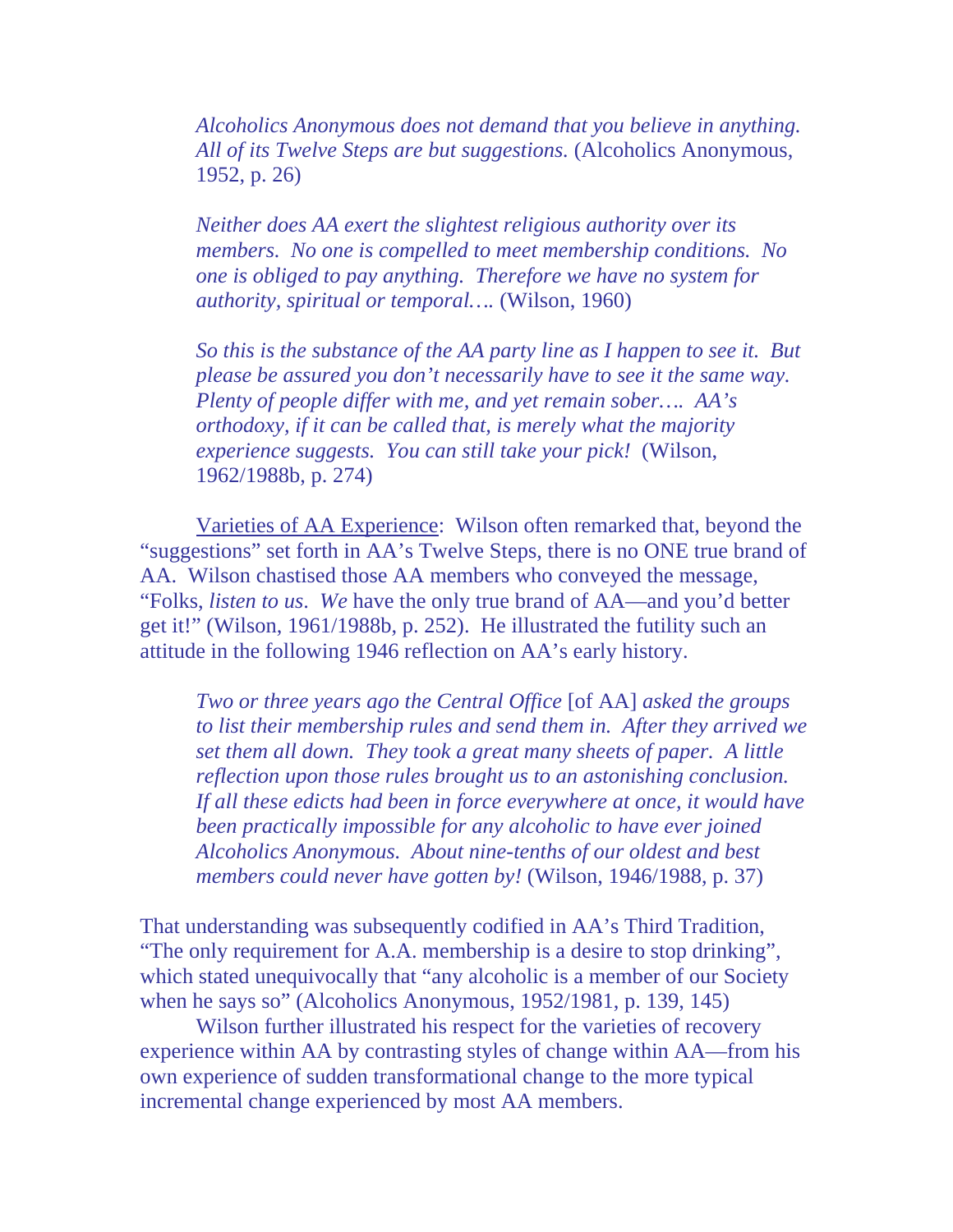*There is a very natural tendency to set apart those experiences of awakenings which happen to be sudden, spectacular, or visionproducing…. It now seems clear that the only special feature of my experience was its electric suddenness and the overwhelming and immediate conviction that it carried to me…. I am sure that my own experience was not in the least different from that received by every AA member who has strenuously practiced our recovery program.* (Wilson, 1962/1988a, p. 275)

Wilson's earliest writings did not address the subject of styles of AA participation, but as early as 1945, he did note people who were recovering in AA without access to AA meetings.

*It was discovered several years ago that the "A.A." job could be done solely through correspondence and our literature.* (Wilson, 1945b, p. 241)

When he testified before a Senate Subcommittee in 1969, Wilson also alluded to the number of people who had achieved sobriety in AA, disengaged from active AA participation, and sustained their recovery without AA involvement.

*Besides the 285,000* [AA's active membership in 1969] *there are hundreds of thousands—maybe 200,000, for all we know, 300,000 recovered AA's on the sidelines who do not get caught up in the active statistics, people who have remained for the greater part sober, who are carrying AA attitudes and practices and philosophies into the community life.* (Wilson, 1969, p. 3)

## **Varieties of Recovery Outside of AA**

The question of alternative pathways of recovery came up early in the history of AA. The September 1944 issue of the *AA Grapevine* included an article by noted author Philip Wylie, who described his solo recovery from alcoholism (without the help of AA). Anticipating some potential resistance among AA readers, the *Grapevine* editor asked Bill Wilson to offer comment on Wylie's story. Bill declared that Wylie's article should "endear" Wylie to every AA member.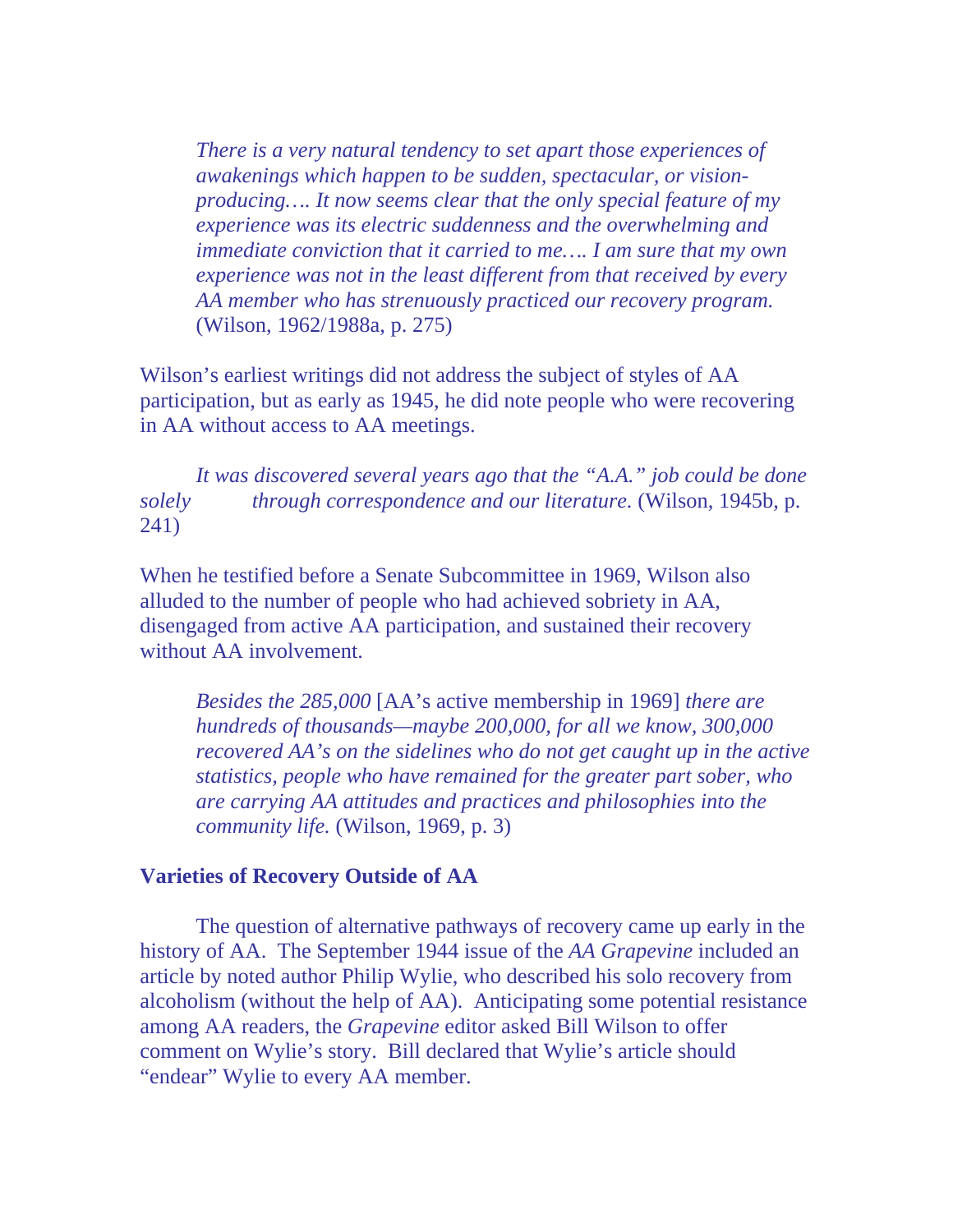*No AA should be disturbed if he cannot fully agree with all of Mr. Wiley's truly stimulating discourse*. *Rather shall we reflect that the roads to recovery are many; that any story or theory of recovery from one who has trod the highway is bound to contain much truth.* (Wilson, 1944/1988, p. 98)

Bill Wilson responded similarly to the question of whether people could recover from alcoholism through professional help alone. Here is an excerpt from his address to the New York State Medical Society on Alcoholism in 1958:

*Your President and other pioneers in and outside your Society have been achieving notable results for a long time, many of their patients having made good recoveries without any A.A. at all. It should be noted that some of the recovery methods employed outside A.A. are quite in contradiction to AA principles and practices. Nevertheless, we of AA ought to applaud the fact that certain of these efforts are meeting with increasing success.* (Wilson, 1958)

 Two years later, Bill Wilson was asked whether the principles of Recovery, Inc.—a self-help mental health recovery program founded in 1937 by Dr. [Abraham A. Low](http://www.recovery-inc.org/resources/low.html)—might be used to help alcoholics. Wilson's response illustrates AA's values of modesty and tolerance even in judging ideas, people, and programs counter to AA central tenets.

*I have always looked with great sympathy upon Recovery, Inc. The founder of that movement was a psychiatrist. In actuality, Recovery Inc. is very much of a heresy to AA. But it's the kind of heresy that often seems to work. Those good people operate on the basis that through a program of discipline and constant exertion of the will, their several compulsions and hexes can be directly attacked and eliminated…. In many cases their results have been extraordinary…. Altogether I have the highest opinion of that outfit.* (Wilson, 1960)

The Question of Secular Recovery:Bill Wilson wrestled for many years with the question of recovery from alcoholism that did not apparently involve a spiritual dimension. He first noted the numbers of atheists and agnostics who had recovered in AA.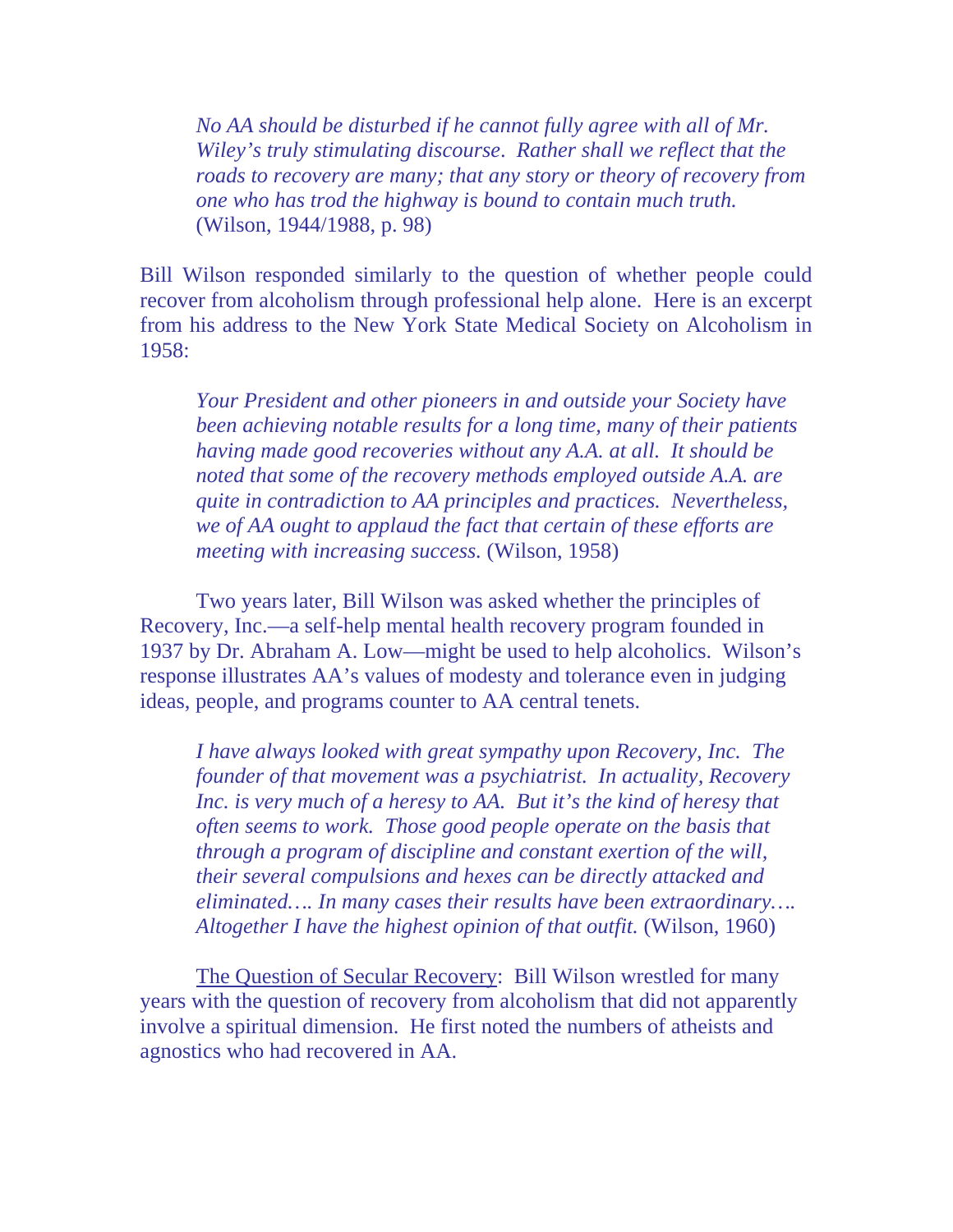*Alcoholics Anonymous is not a religious organization; there is no dogma. The one theological proposition is a "power greater than one's self." Even this concept is forced on no one. The newcomer merely immerses himself in our society and tries the program as best he can. Left alone, he will surely report the gradual onset of a transforming experience, call it what he may.* (Wilson, 1949/1994, pp. 261-262)

Bill Wilson thought that the potential for successful non-spiritual recovery from alcoholism depended primarily on the severity of alcoholism. He believed that non-spiritual approaches could work for those with less severe alcohol problems but that a spiritual awakening might well be necessary for the most severe forms of alcoholism.

*Whether such a person can quit upon a non-spiritual basis depends upon the extent to which he has already lost the power to choose whether he will drink or not.* (*Alcoholics Anonymous*, 1939, p. 45)

*…it doesn't matter too much how the transforming spiritual experience is brought about so long as one gets one that works for him. Somehow the alcoholic must get enough objectivity about himself to abate his fears and collapse his false pride. If he can do all that through his intellect, and thereafter support his life structure upon a "transcendent symbol," more power to him! ...the more intellectual techniques do work sometimes, reaching those who might never take the stronger dose.* (Wilson, 1944/1988, p. 98)

Religion and Recovery:Bill Wilson's respect for the varieties of AA experience is further reflected in his comments on the role of religion in recovery.

*We think it no concern of ours what religious bodies our members identify themselves with as individuals. This should be an entirely personal affair which each one decides for himself in the light of past associations, or his present choice. Not all of us have joined religious bodies, but most of us favor such memberships.* (*Alcoholics Anonymous*, 1939, p. 39)

*If he thinks he can do the job in some other way, or prefers some other spiritual approach, encourage him to follow his own conscience. We*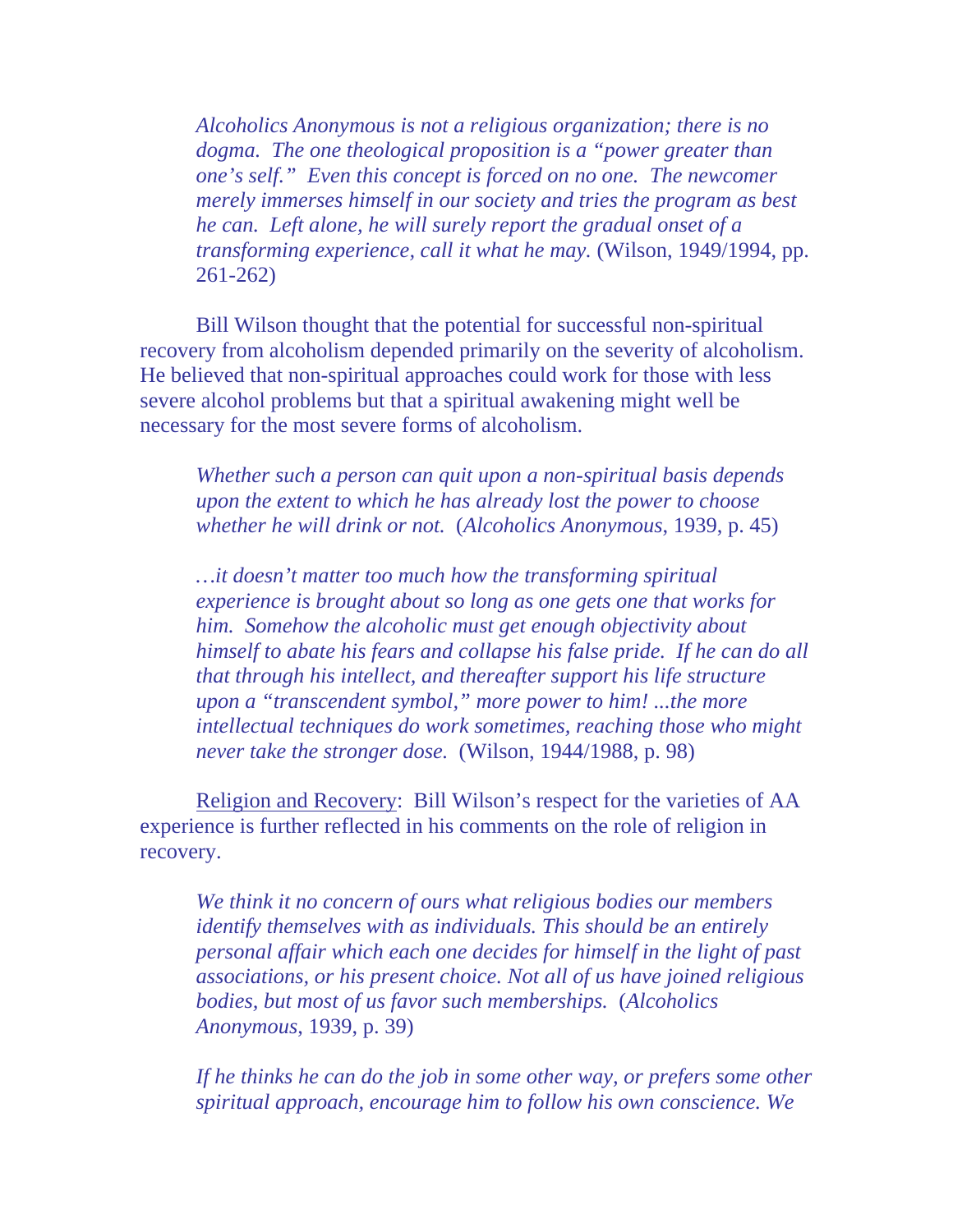*have no monopoly on God; we merely have an approach that worked with us.* (*Alcoholics Anonymous*, 1939, p. 108)

 As Wilson drafted what became the book, *Alcoholics Anonymous*, he faced a dilemma. He knew that many alcoholics had a distinct aversion to anything smacking of God and religion, yet he had to convey the role spiritual experience had played in the recoveries of AA's first members. As work on the book continued, a great tension rose between conservative, liberal, and radical viewpoints on the role of religion in the AA program of recovery. The conservatives wanted an explicitly Christianized framework of recovery, the liberals were okay with "God" but rejected any attempt to inject religious doctrine into the AA program, and the radicals (atheists and agnostics) wanted no reference to God. The challenge for codifying AA's program was crafting language that reflected this diversity of recovery experience (Alcoholics Anonymous, 1957).

 Wilson's way out of this dilemma was through four propositions. First, he defined the problem of alcoholism as a problem of power ("Lack of power, that was our dilemma"; *Alcoholics Anonymous*, 1939, p. 57). Second, he defined the essential task of recovery as the acquisition of power ("We had to find a power by which we could live…; *Alcoholics Anonymous*, 1939, p.57). Third, that power had to transcend the assertion of personal will ("…it had to be a Power greater than ourselves"; *Alcoholics Anonymous*, 1939, p. 57). Fourth, that Power was defined broadly ("To us, the Realm of the Spirit is broad, roomy, all inclusive…; *Alcoholics Anonymous*, 1939, p. 59) and personally ("Experience has taught us that these are…matters for each individual to settle for himself"; *Alcoholics Anonymous*, 1939, p. 62). Conservatives, liberals, and radicals are still embraced within the fellowship of AA, and one can get a quite different view of AA depending on which member is describing AA through the lens of his personal experience. Wilson was in a unique vantage point to try to depict the diversity and totality of AA recovery experience—dimensions that can be missed by both AA advocates and AA critics.

 Medication and Recovery:As early as 1945, Bill Wilson warned AA members of the dangers of drugs other than alcohol.

*Morphine, codeine, chloral hydrate, Luminal, Seconal, Nebutal, amytal, these and kindred drugs have killed many alcoholics. And I once nearly killed myself with chloral hydrate.* (Wilson, 1945/1988c, p. 103)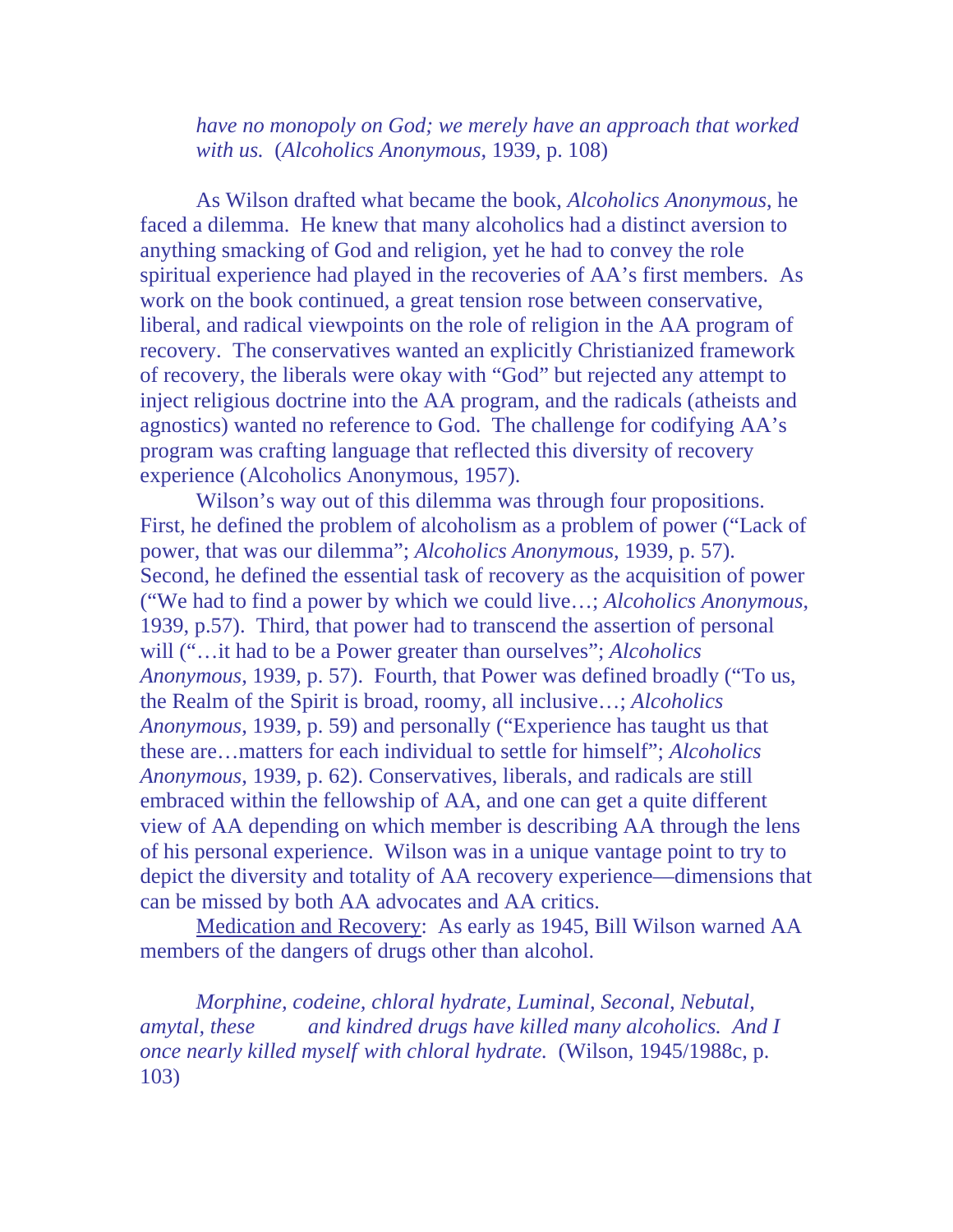Yet Wilson remained open throughout his life to the potential role of pharmacological adjuncts in recovery from alcoholism. We know that he used sedatives for an undetermined length of time during his ongoing treatment for depression between the mid-1940s and 1953, and that he personally used and publicly promoted LSD and Vitamin B-3 as adjuncts in the treatment of alcoholism during the late 1950s and early 1960s—before LSD had been christened a "drug of abuse"—at a time LSD was being recommended by prominent psychiatrists as a potential breakthrough treatment for alcoholism. Wilson hoped these aids might help those who failed to get the AA program (Kurtz, 1979, 1999; Wilson, 1965a).

 Wilson's continued openness to medications in the role of recovery is further illustrated by a story told by Dr. Vincent Dole, co-developer of methadone maintenance and non-alcoholic trustee of AA. Dole recounts that in one of his last conversations with Bill Wilson, Wilson had asked Dole if there might be an analogue of methadone that could be used in the treatment of alcoholism and encouraged Dole to undertake research to discover it (Dole, 1991).

Moderation as a Solution to Alcohol Problems:Moderation had not worked for early AA members, but they made no effort to deny that option to others. In fact, they took quite the opposite position. AA's (Wilsonauthored) basic text suggested moderation as an option for some problem drinkers.

 *Then we have a certain type of hard drinker. He may have the habit badly enough to gradually impair him physically and mentally. It may cause him to die a few years before his time. If a sufficiently strong reason-ill health, falling in love, change of environment, or the warning of a doctor-becomes operative, this man can also stop or moderate, although he may find it difficult and troublesome and may even need medical attention.* (*Alcoholics Anonymous*, 1939, p. 31)

 *If anyone, who is showing inability to control his drinking, can do the right-about-face and drink like a gentleman, our hats are off to him. Heaven knows we have tried hard enough and long enough to drink like other people!* (*Alcoholics Anonymous,* 1939, p. 42)

Bill Wilson and the broader literature of AA make no claim that their experience constitutes a universal truth applicable to the broader universe of all alcohol problems. By distinguishing themselves ("real alcoholics") from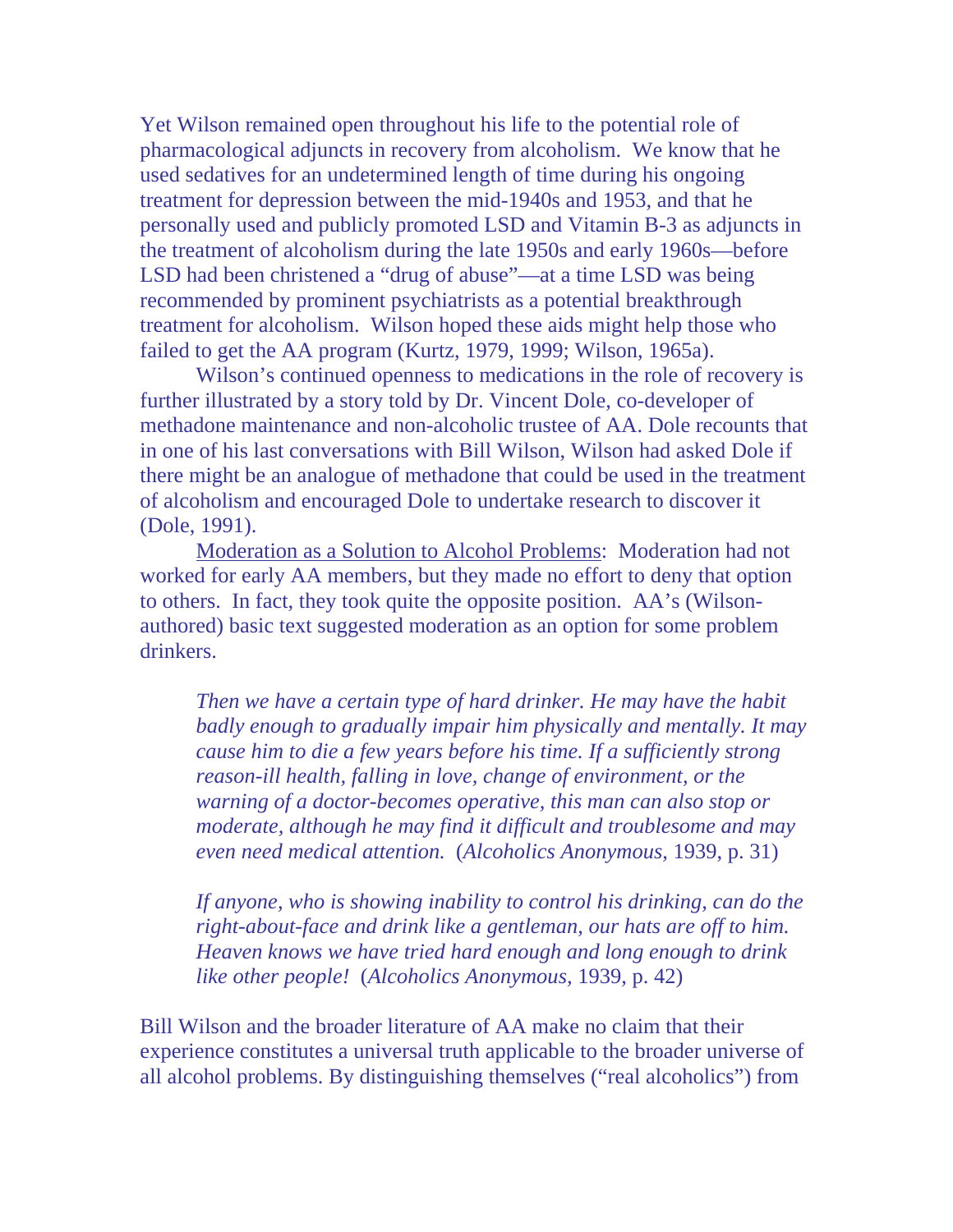problem drinkers, early AA members defined their own recoveries in terms of abstinence because that is what had been successful in their experience.

#### **Tolerance and Open-mindedness**

 We have illustrated the respect Bill Wilson expressed toward the varieties of methods and styles of recovering from alcoholism and resolving other forms of alcohol-related problems. Wilson's tolerance and openmindedness are further illustrated in his stand toward AA's cooperation with service professionals and scientists, his continual efforts to widen the doorways of entry into recovery, his openness to change and his response to AA critics.

On Cooperation with Professionals and Scientists: Wilson brought personal experience to the question of the role of professional treatment in alcoholism recovery, and Wilson's treatise on the early history of AA is replete with expressions of gratitude to the roles non-alcoholic professionals and other non-alcoholic friends of AA played in the history of the fellowship (Alcoholics Anonymous, 1957). He had been treated multiple times before his successful recovery, and he often acknowledged the role of his physician, Dr. William Silkworth, in his own recovery process and in the birth of AA going so far as to refer to Silkworth as a "founder of A.A." (*Alcoholics Anonymous*, 1957, p. 13). Wilson also was treated by two psychiatrists for the depression that lingered years into his recovery. Also of interest is the fact that Wilson came very close to accepting employment as a lay alcoholism therapist at Charles Towns Hospital in New York City, and that he did later briefly serve on the board of an alcoholism rehabilitation facility (High Watch) (White, 1998). These experiences and the larger body of AA experience with expanding alcoholism treatment resources shaped his views of the role of treatment in recovery and the role AA members might play working in the larger alcoholism treatment field.

*…many* [AA members] *were called and many chosen since that day to go into related fields* [helping alcoholics] *which has now got to be so large in their promise that we of Alcoholics Anonymous are getting down to our right size and we are only now realizing that we are only a small part of a great big picture. We are realizing again, afresh, that without our friends, not only could we have not existed in the first place but we could not have grown.* (Wilson, 1956)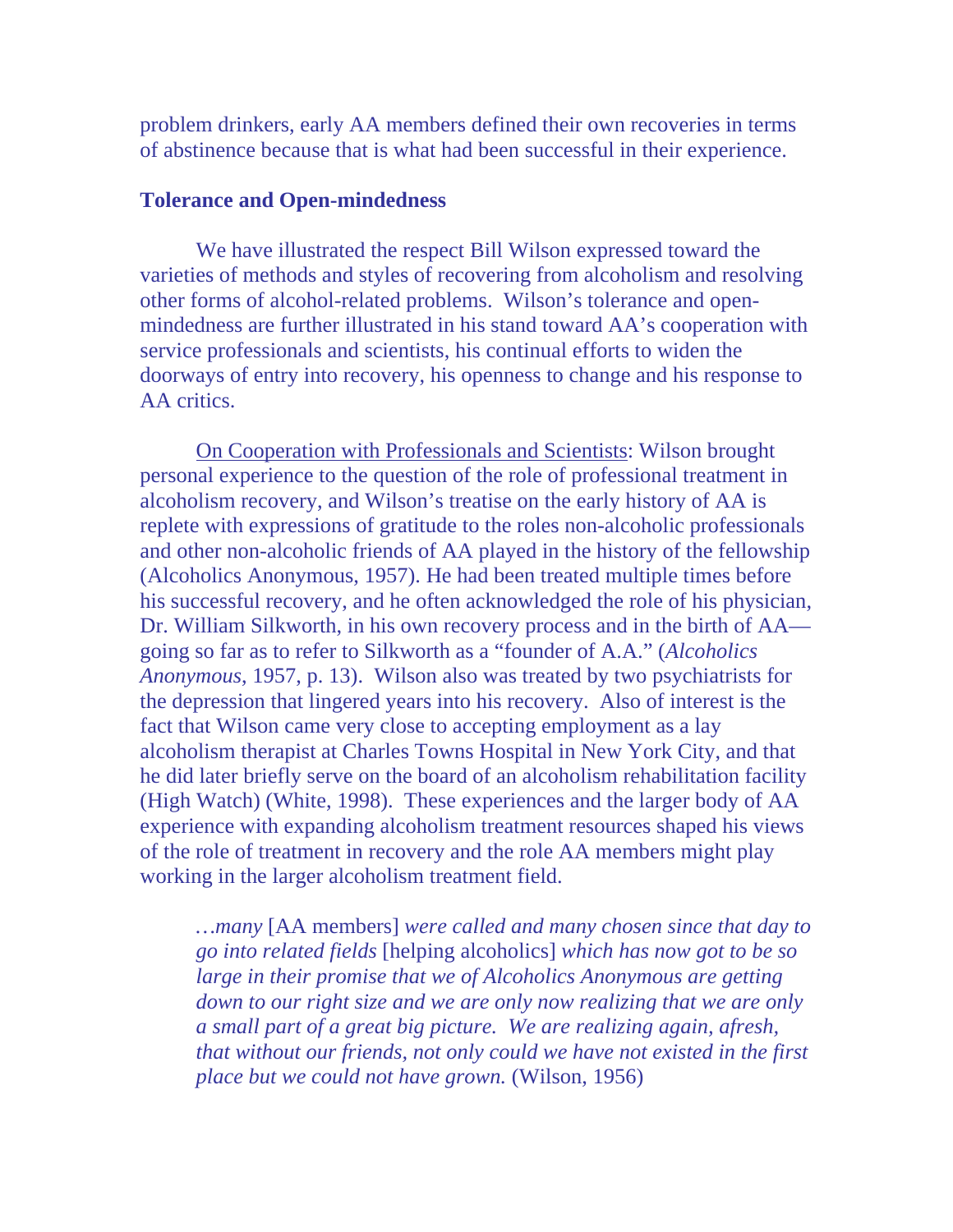*It used to be the fashion among some of us in A.A. to decry psychiatry, even medical aid of any description, save that barely needed for sobering up. We pointed to the failures of psychiatry and religion. We were apt to thump our chests and exclaim, "Look at us. We can do it, but they can't." It is therefore with great relief that I can report this to be a vanishing attitude. Thoughtful AA members everywhere realize that psychiatrists and physicians helped to bring our Society into being in the first place and have held up our hands ever since…. So let's bring to this floor the total resources that can be brought to bear on this problem…Let us think of unity among all those who work in the field…Let us stand together in the spirit of service.* (Wilson, 1958)

*We clearly see that by pooling our resources we can do together what could never be accomplished in separation; or in short-sighted criticism and in competition.* (Wilson, 1958)

*We* [AA members] *should very seriously ask ourselves how many alcoholics have gone on drinking because we have failed to cooperate in good spirit with these many* [alcoholism treatment] *agencies whether they be good, bad or indifferent. No alcoholic should go mad or die merely because he did not come straight to A.A. at the beginning.* (Wilson, 1965b)

*AA does not sponsor projects in other fields. But if these projects are constructive and non-controversial in character, AA members are free to engage in them without criticism if they act as individuals only, and are careful of the AA name.* (Wilson, 1947/1988a, p. 46)

Wilson's views on cooperation with professionals extended to the scientific community.

*Please know that we* [AA] *hold ourselves ready for scientific investigation; that we fully realize that we are but a small part of the total effort going on in this broad field and so wish to aid where we can.* (Wilson, 1950)

*Today, the vast majority of us* [AA members] *welcome any new light that be thrown on the alcoholic's mysterious and baffling malady. We don't care too much whether new and valuable knowledge issues from*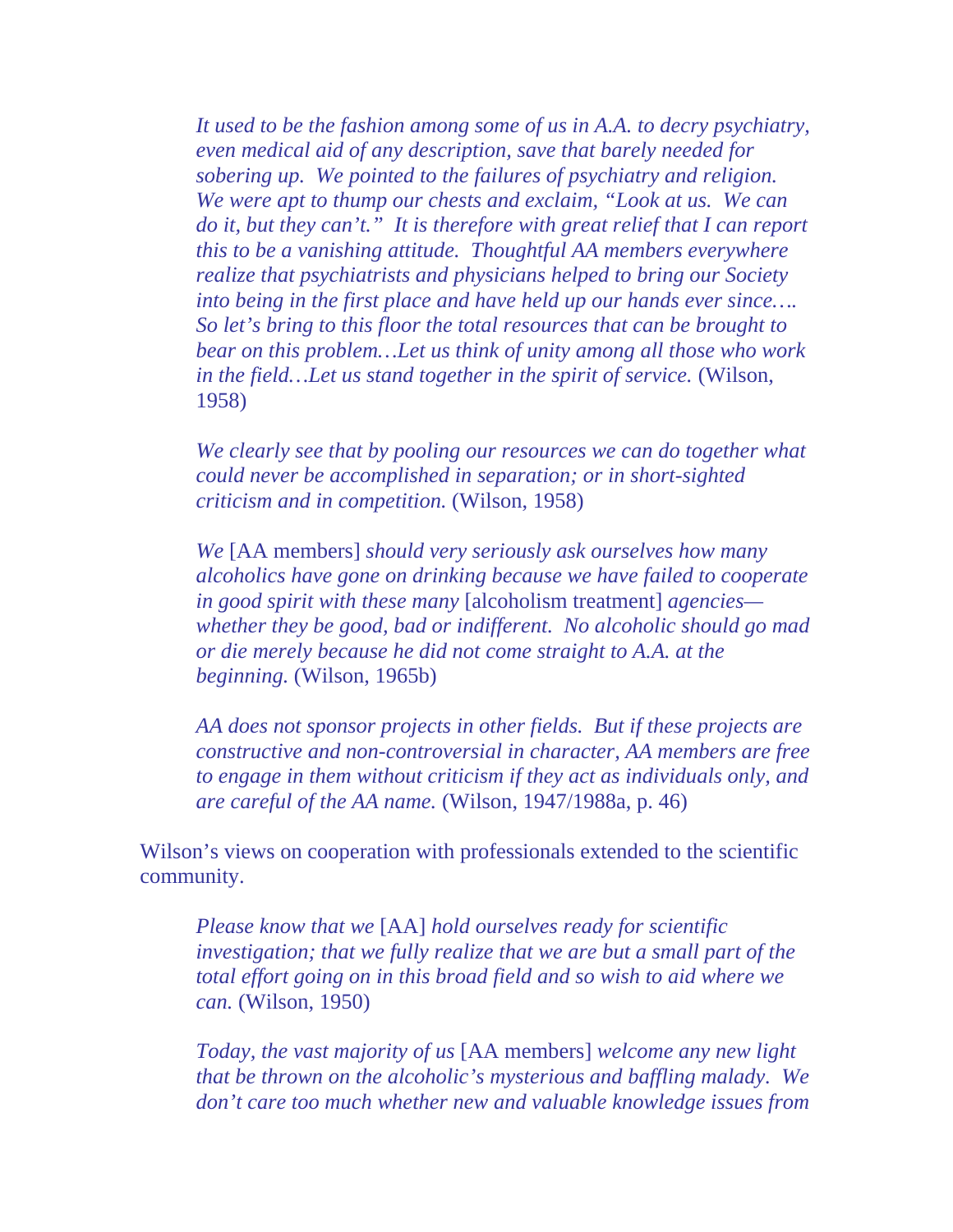*a test tube, a psychiatrist's couch, or from revealing social studies…. More and more we regard all who labor in the total field of alcoholism as our companions on a march from darkness to light. We see that we can accomplish together what we could never accomplish in separation and rivalry.* (Wilson, 1958/1988, p. 185)

Wilson's Obsession: The Unrecovering Alcoholic:Bill Wilson manifested something of an obsession throughout his years of recovery. While others were celebrating AA's near miraculous survival and growth, Wilson continued to concentrate his attention on the still suffering alcoholic—particularly those who came to AA but failed to get the program and achieve sustained physical and emotional sobriety.

*Our first concern would be with those sufferers that we are still unable to reach…. Some cannot be reached because they are not hurt enough, others because they are hurt too much.* (Wilson, 1965/1988, p. 331)

Wilson's concerns with the still suffering alcoholic were the source of his later interest in LSD and Vitamin B-3 as potential adjuncts in recovery from alcoholism (see Kurtz, 1999 for a full discussion).

Openness to Change:Throughout his years of recovery, Bill Wilson maintained an openness to change for himself and for AA. His consciously cultivated humility undergirded Wilson's ability to keep his current ideas open to revision pending new knowledge and experience.

*The process* [trial and error] *still goes on and we hope it never stops. Should we ever harden too much, the letter might crush the spirit. We could victimize ourselves by petty rules and prohibitions; we could imagine that we had said the last word. We might even be asking alcoholics to accept our rigid ideas or stay away. May we never stifle progress like that!* (Wilson, 1946/1988b, p. 20)

*We have to grow or else deteriorate. For us, the "status quo" can only be for today, never for tomorrow. Change we must; we cannot stand still.* (Wilson, 1961/1988a, p. 321)

*Let us never be a closed corporation.* (Wilson, 1963/1988, p. 346)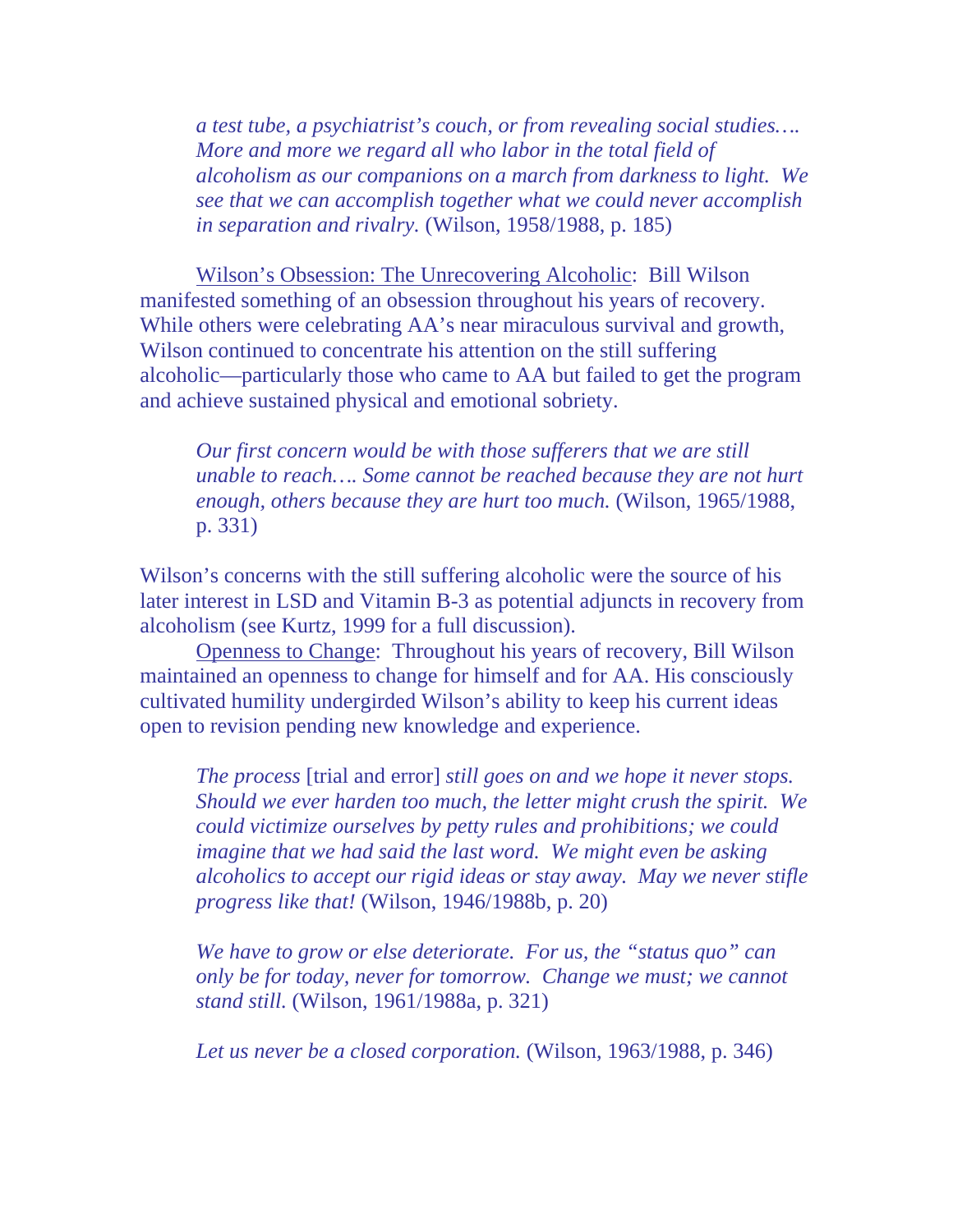*Let us never fear needed change. Once a need becomes clearly apparent in an individual, a group, or in AA as a whole, it has long since been found that we cannot stand still and look the other way.* (Wilson, 1965/1988, p. 334)

*Let us always remember that any society of men and women that cannot freely correct its own faults must surely fall into decay if not collapse. Such is the universal penalty for the failure to go on growing. Just as each AA must continue to take his moral inventory and act upon it, so must our whole Society do if we are to survive and if we are to serve usefully and well.* (*Alcoholics Anonymous*, 1957, p. 231)

*Pioneering in A.A. of course has not stopped. I hope it never will.* (Alcoholics Anonymous, 1957, p. 80)

Response to Critics: AA's core values were most tested in the face of criticism. In 1959, Bill Wilson reported to AA's General Service Conference:

*As a society, we have seen no attacks, nor have we been attacked. We have made no aggressions on the world outside and they have not trespassed upon us; they have befriended us.* (Wilson, 1959)

For the most part, AA escaped public criticism in its first 25 years of existence, but such criticism began in the 1960s and evolved into a fully organized Twelve Step backlash movement in the 1980s and 1990s. When AA members asked Bill Wilson to respond to early public criticism, he penned an article in the April 1963 *AA Grapevine* entitled, "Our Critics Can be Our Benefactors." In that article, Wilson highlighted excerpts from earlier writings that called upon AA to not respond to such criticism publicly, lest AA get caught up in public controversy that diverted the fellowship from its central mission. Instead, Wilson urged members to use such criticism as an opportunity for self-inventory and self-improvement, going so far as to suggest, "*If a given criticism of AA is partly or wholly justified, it may be well to acknowledge this privately to the critics, together with our thanks"*  (Wilson, 1963/1988, p. 347).

### **Summary**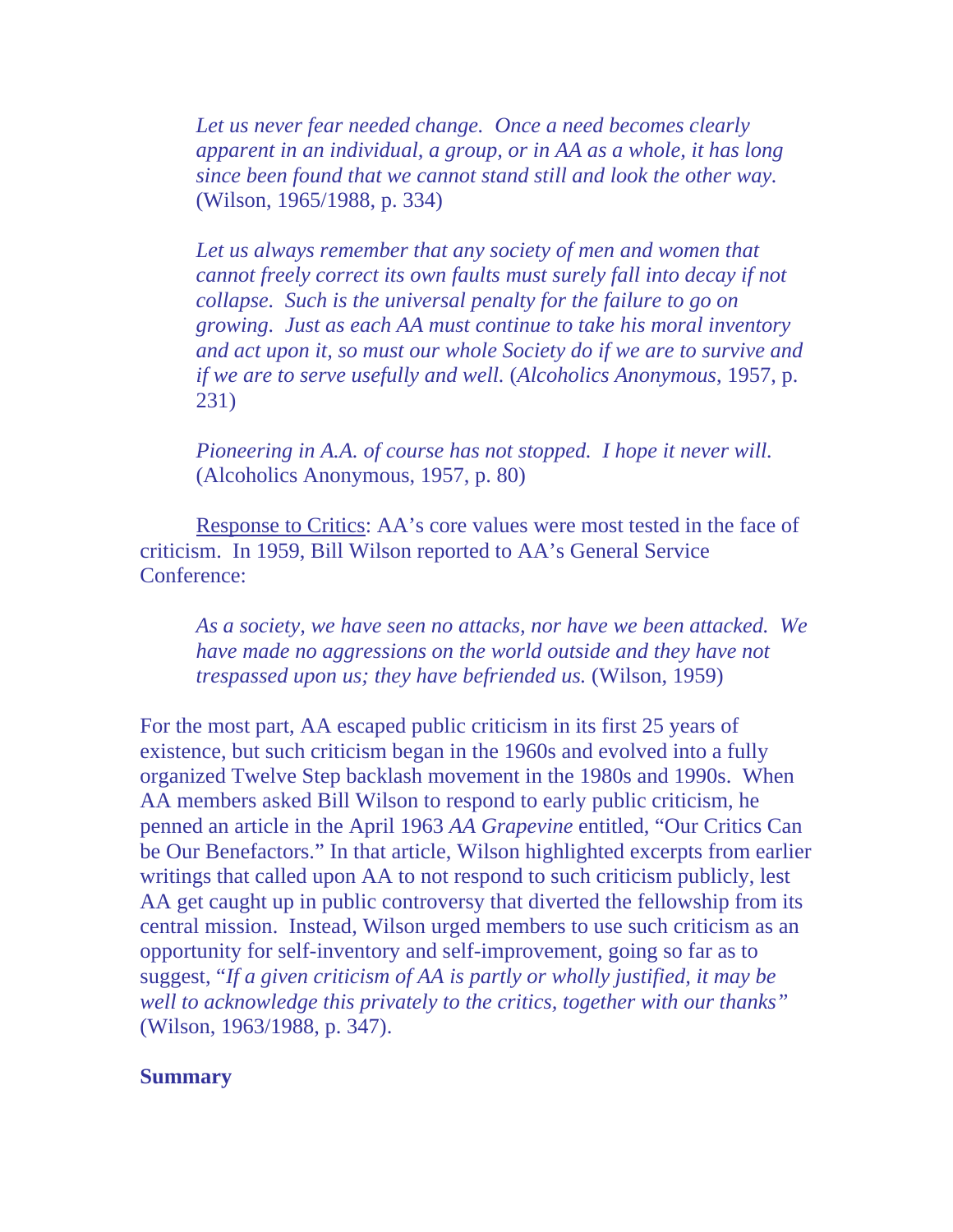This short essay has used excerpts from the writings of Bill Wilson to illustrate AA's understanding of its own limitations, recognition of diverse recovery experience within AA, tolerance toward alternative pathways and styles of recovery, openness to collaborate with service professionals and scientists in the alcoholism field, and Wilson's personal hope that AA would remain an open, evolving society forever focused on service to and recovery for the still suffering alcoholic.

**About the Author**: William L. White is a Senior Research Consultant at Chestnut Health Systems and author of *Slaying the Dragon: The History of Addiction Treatment and Recovery in America.* Ernest Kurtz is an Adjunct Assistant Research Scientist within the Department of Psychiatry at the University of Michigan Medical School and is the author of *Not-God: A History of Alcoholics Anonymous*.

**Acknowledgement**: Support for the development of this paper was provided by the Office of Addiction Services of the Philadelphia Department of Behavioral Health and Mental Retardation Services.

#### **References and Background Reading**

*Advocacy and Anonymity* (2006). Faces & Voices of Recovery, the Johnson Institute, Join Together and the National Council on Alcoholism and Drug Dependence (NCADD).

http://www.jointogether.org/aboutus/ourpublications/pdf/Advocacywith-Anonymity-2006.pdf

- Alcoholics Anonymous. (1952/1981). *Twelve steps and twelve traditions*. New York: Alcoholics Anonymous World Services, Inc.
- Alcoholics Anonymous. (1957). *Alcoholics Anonymous comes of age*. New York: Alcoholics Anonymous Publishing, Inc.
- *Alcoholics Anonymous: The story of how more than one hundred men have recovered from alcoholism*. (1939). New York: Works Publishing Company.
- *Alcoholics Anonymous*: *The story of how many thousands of men and women have recovered from alcoholism*. (1955). New York: Alcoholics Anonymous, World Services, Inc.
- Bufe, C. (1991). *Alcoholics Anonymous: Cult or cure?* San Francisco: Sharp Press.
- Dole, V. P. (1991). Addiction as a public health problem. *Alcoholism: Clinical and Experimental Research*, *15*(5), 749-752.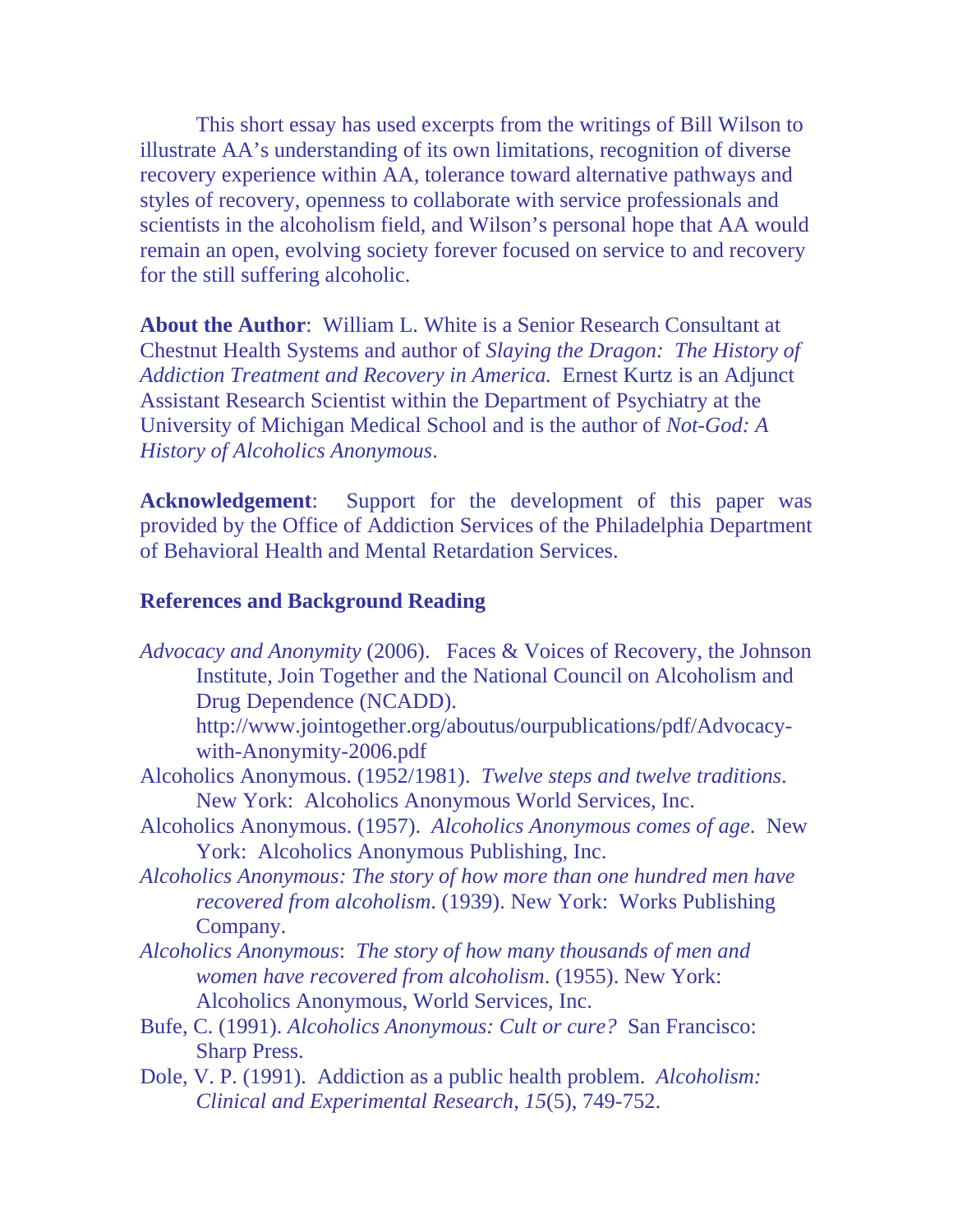Fransway, R. (2000). *12-Step horror stories*. Tucson, AZ: See Sharp Press.

- Kurtz, E. (1979). *Not-God: A history of Alcoholics Anonymous*. Center City, MN: Hazelden.
- Kurtz, E. (1999). Bill W. takes LSD. In E. Kurtz (ed.), *The collected Ernie Kurtz* (pp. 39-50). Wheeling, WV: The Bishop of Books.
- Peele, S. (1989). *The diseasing of America.* Lexington, MA: Lexington Books.
- Peele, S., Bufe, C., & Brodsky, A. (2000). *Resisting 12-Step coercion: How to fight forced participation in AA, NA, or 12-Step treatment*. Tucson, AZ: Sharp Press.
- Ragge, K. (1998). *The real AA: Behind the myth of 12-Step recovery*. Tucson, AZ: See Sharp Press.
- White, W. (1998). *Slaying the dragon: The history of addiction treatment and recovery in America.* Bloomington, IL: Chestnut Health Systems.
- White, W. (2006). *Let's go make some history: Chronicles of the new addiction recovery advocacy movement*. Washington, D.C.: Johnson Institute and Faces and Voices of Recovery.
- White, W. (2007). The new recovery advocacy movement in America. *Addiction, 102,* 696-703.
- White, W. (2010). *Addiction recovery mutual aid groups: A chronology of founding dates.* Posted at http://www.williamwhitepapers.com/pr/2010%20Addiction%20Recov ery%20Mutual%20Aid%20Groups.pdf.
- Wilson, B. (1944). Basic concepts of Alcoholics Anonymous. *New York State Journal of Medicine, 44*(16), 1805-1808.
- Wilson, B. (1945a). The fellowship of Alcoholics Anonymous. In *Alcohol, science, and society* (pp. 461-473)*.* New Haven: Quarterly Journal of Studies on Alcohol. Wilson, B. (1945b). Alcoholics Anonymous in a postwar emergency. *Quarterly Journal of Studies on Alcohol*, *1*(2), 239-242.
- Wilson, B. (1950). Alcoholics Anonymous. *New York State Medical Journal*, *50*, 1708-1716. (This paper is available at http://www.silkworth.net/aahistory/billw2/med1950.html).
- Wilson, B. (1956). Speech at the National Committee on Alcoholism Annual Meeting, Hotel Statler, New York City, NY, March 30, 1956.
- Wilson, B. (1958). *Alcoholics Anonymous in its third decade*. Presented to the New York Medical Society on Alcoholism, April 28, 1958.
- Wilson, B. (1959). *A question of prudence*. General Service Conference Speech. Retrieved from
	- http://www.silkworth.net/aahistory/billw2/gsc1959-2.html.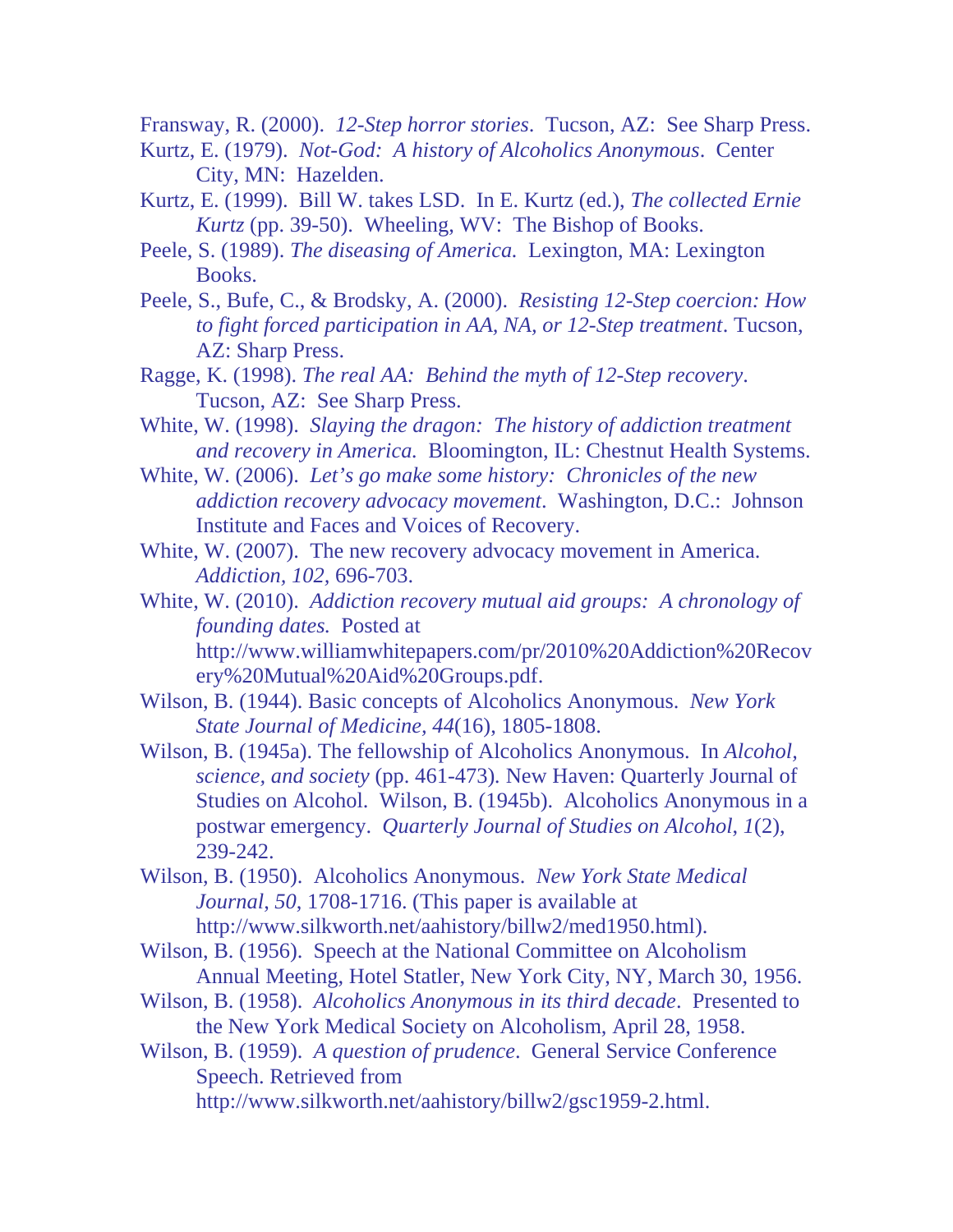- Wilson, B. (1960). Address to the National Clergy Conference on Alcoholism, New York, April 21. In *The "Blue Book"* (Volume 12, pp. 179-210).
- Wilson, B. (1965a). *A communication to A.A.'s physicians (Vitamin B-3 Therapy: A promising treatment schizophrenia—and its high relevance to the field of alcoholism).* Facsimile Reprint. Wheeling, WV: The Bishop of Books.
- Wilson, B. (1965b). *What happened to those who left?* Speech to AA General Service Conference. Retrieved July 12, 2010 from http://westbalto.a-

1associates.com/LETS\_ASK\_BILL/what\_happened.htm.

- Wilson, B. (1969). *Statement of Bill W., Co-founder, Alcoholics Anonymous. July 24, 1969* (p. 3)*.* United States Senate, Hearings before the Special Subcommittee on Alcoholism and Narcotics of the Committee on Labor and Public Welfare. Retrieved July 12, 2010 from http://westbalto.a-1associates.com/testimony.htm.
- Wilson, B. (1988). Comments on Wylie ideas. In *The language of the heart: Bill W.'s Grapevine writings* (pp. 97-99). New York: The AA Grapevine, Inc. (Reprinted from *AA Grapevine,* 1944)
- Wilson, B. (1988). Modesty one plank for good public relations. In *The language of the heart: Bill W.'s Grapevine writings* (pp. 3-6). New York: The AA Grapevine, Inc. (Reprinted from *AA Grapevine,*  1945a)
- Wilson, B. (1988). 'Rules' dangerous but unity vital. In *The language of the heart: Bill W.'s Grapevine writings* (pp. 6-9). New York: The AA Grapevine, Inc. (Reprinted from *AA Grapevine,* 1945b)
- Wilson, B. (1988). Those 'Goof Balls'. In *The language of the heart: Bill W.'s Grapevine writings* (pp. 103-105). New York: The AA Grapevine, Inc. (Reprinted from *AA Grapevine,* 1945c)
- Wilson, B. (1988). The individual in relation to AA as a group. In *The language of the heart: Bill W.'s Grapevine writings* (pp. 32-36). New York: The AA Grapevine, Inc. (Reprinted from *AA Grapevine,*  1946a)
- Wilson, B. (1988). Twelve suggested points for AA tradition. In *The language of the heart: Bill W.'s Grapevine writings* (pp. 20-24). New York: The AA Grapevine, Inc. (Reprinted from *AA Grapevine*, 1946b)
- Wilson, B. (1988). Who is a member of Alcoholics Anonymous? In *The language of the heart: Bill W.'s Grapevine writings* (pp. 37-39).